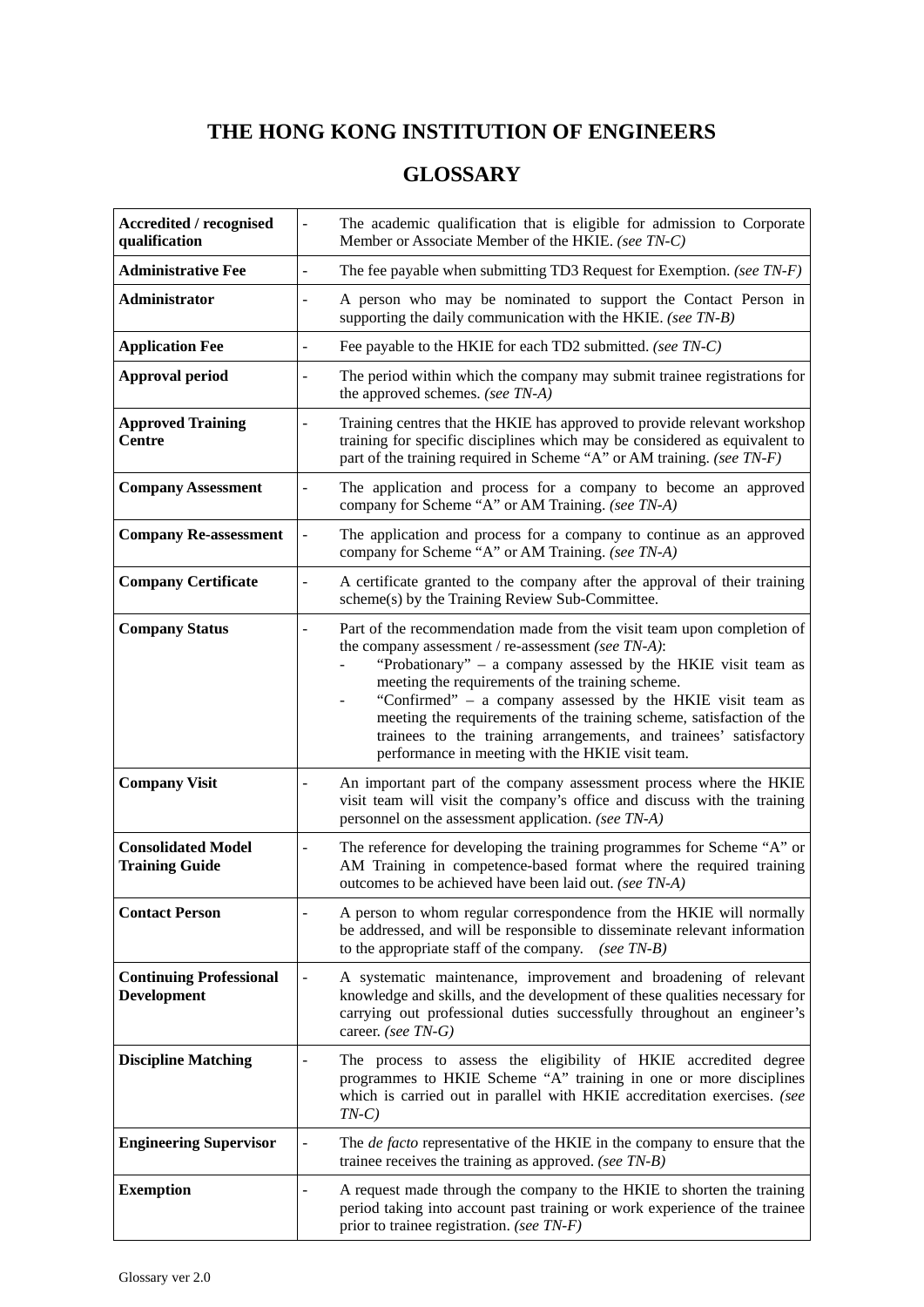| <b>Extension</b>                          |                          | A request made through the company to the HKIE to postpone the training<br>completion date when the trainee is unable to complete all requirements<br>within the original training period. (see $TN-F$ )                                                                                                                                                                                                                                                                                                   |
|-------------------------------------------|--------------------------|------------------------------------------------------------------------------------------------------------------------------------------------------------------------------------------------------------------------------------------------------------------------------------------------------------------------------------------------------------------------------------------------------------------------------------------------------------------------------------------------------------|
| <b>Final Training Report</b>              | $\overline{\phantom{a}}$ | The report issued by the HKIE after the end of the training period for the<br>company to confirm whether a training certificate can be issued to the<br>trainee. (see TN-D)                                                                                                                                                                                                                                                                                                                                |
| <b>Graduate Member</b>                    |                          | The class of member who has completed an accredited or recognised<br>degree, associate degree, higher diploma, or equivalent. For Scheme<br>"A", the Graduate Member should have completed the academic<br>qualifications that meet the academic requirements for Member of the<br>HKIE in a Discipline. For AM Training, the Graduate Member should<br>have completed the academic qualifications that meet the academic<br>requirements for Associate Member of the HKIE in a Discipline. (see<br>$TN-C$ |
| <b>Head of Office</b>                     | $\overline{\phantom{a}}$ | The person who has the overall responsibility of the HKIE approved<br>training schemes within the company. (see TN-B)                                                                                                                                                                                                                                                                                                                                                                                      |
| <b>Individual Matching</b>                |                          | The process to assess the eligibility of accredited degree programme to a<br>Discipline of HKIE Scheme "A" or AM Training on a case-by-case<br>basis. (see TN-C)                                                                                                                                                                                                                                                                                                                                           |
| <b>Logbooks</b>                           | $\overline{\phantom{a}}$ | The records that Engineering Supervisors will need to sign at each<br>progress interview, including Training Logbook, Record of Continuing<br>Professional Development, and the Record of Training Outcomes. (see<br>$TN-D$ )                                                                                                                                                                                                                                                                              |
| <b>Minimum Core Subject</b><br>Areas      |                          | The criteria for assessing engineering programmes for eligibility of their<br>graduates to register into respective Scheme "A" training. (see TN-C)                                                                                                                                                                                                                                                                                                                                                        |
| <b>Outstanding Final Report</b>           |                          | A list of Final Training Reports issued that have not been returned and are<br>holding up training quota of the company. (see TN-D)                                                                                                                                                                                                                                                                                                                                                                        |
| Post-degree                               | $\overline{\phantom{a}}$ | The period after the trainee has been awarded the academic qualification<br>which satisfies the minimum requirements for registration into respective<br>training scheme. (see $TN-F$ )                                                                                                                                                                                                                                                                                                                    |
| Pre-degree                                | $\overline{\phantom{a}}$ | The period before the trainee has been awarded the academic qualification<br>which satisfies the minimum requirements for registration into respective<br>training scheme. (see $TN-F$ )                                                                                                                                                                                                                                                                                                                   |
| <b>Registration Fee</b>                   | $\overline{a}$           | Fee payable by the company upon successful registration of the trainee.<br>$(see TN-C)$                                                                                                                                                                                                                                                                                                                                                                                                                    |
| <b>Six-monthly Report</b>                 | $\overline{a}$           | A regular report sent to the companies to check the accuracy of company<br>information with respect to training scheme, and for companies to report<br>the progress of trainees to the HKIE. (see TN-D)                                                                                                                                                                                                                                                                                                    |
| <b>Suspension</b>                         | $\overline{\phantom{a}}$ | A request made through the company to the HKIE to postpone completion<br>of the training due to various reasons, such as study, other work<br>arrangements, maternity leave, sickness etc. (see TN-F)                                                                                                                                                                                                                                                                                                      |
| <b>Trainee Registration</b>               | $\overline{\phantom{a}}$ | The application of registering trainee for the approved training scheme.<br>$(see TN-F)$                                                                                                                                                                                                                                                                                                                                                                                                                   |
| <b>Training Completion</b><br>Certificate |                          | A certificate awarded to the trainee to confirm his/her satisfactory<br>completion of the HKIE training scheme. (see TN-D)                                                                                                                                                                                                                                                                                                                                                                                 |
| <b>Training Facilities</b>                | $\overline{\phantom{a}}$ | The hardware or software used by the company to support the training<br>schemes. (see TN-A)                                                                                                                                                                                                                                                                                                                                                                                                                |
| <b>Training Manual</b>                    | $\overline{\phantom{a}}$ | A manual prepared by the companies with information on implementation<br>of HKIE training scheme within the company. (see TN-A)                                                                                                                                                                                                                                                                                                                                                                            |
| <b>Training News</b>                      |                          | A regular communication sent to companies on a quarterly basis with<br>information on latest news related to HKIE training schemes.                                                                                                                                                                                                                                                                                                                                                                        |